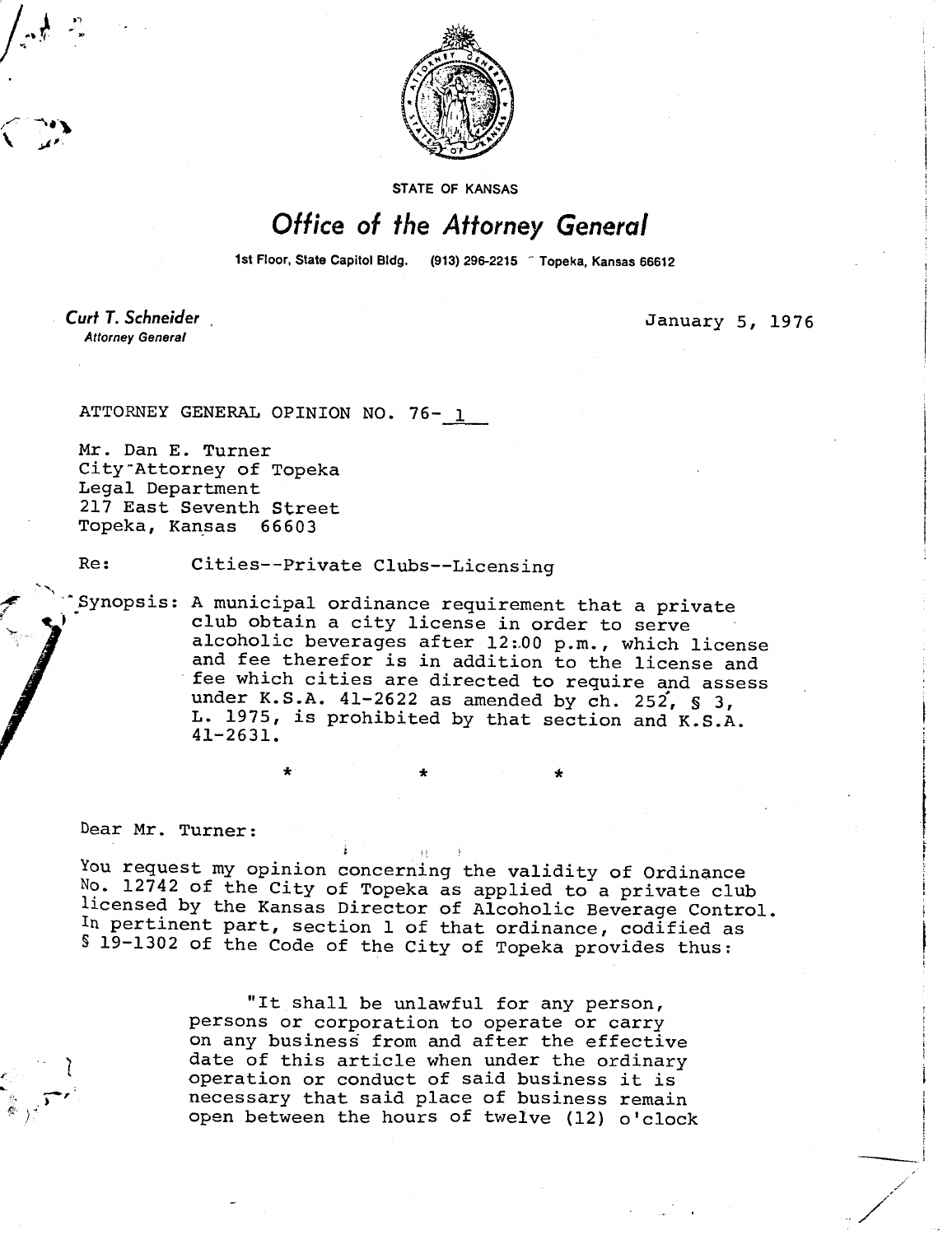Mr. Dan E. Turner Page Two January 5, 1976

> midnight and six (6) o'clock a.m. unless said person, persons or corporation have made application to and have been granted a license by the Board of Commissioners of the City, giving said person, persons or corporation the right and privilege to so operate and carry on said business between the hours of twelve (12) o'clock and six  $(6)$  o'clock a.m. . . . . "

Under § 19-1303, any person seeking such a license must apply therefor to the City of Topeka, and pay an annual fee of \$25, "as payment for investigation and costs of processing said application, for a license to operate or carry on said business between the hours of twelve (12) o'clock midnight and six (6) o'clock a.m." The chief of police may suspend the license, and the board of city commissioners may reinstate or cancel the license thereafter.

K.S.A. 41-2622, as amended by ch. 252, § 3, L. 1975, provides fees to be assessed by the Director for licenses for class A and class B clubs. That section goes on to enumerate specifically the annual occupational or license taxes which a city may levy and collect on a club located therein, and to specify that

> "no other occupational or excise tax or license fee shall be levied by any city or county against or collected from such club licensee."

In Leavenworth Club Owner Association v. Atchison, 208 Kan. 318, 492 P.2d 183 (1971), the court considered a municipal ordinance which forbade the serving of alcoholic liquor in private clubs after 1:30 a.m. A provision of the club law, then K.S.A. 1971 Supp. 41-2614, prohibited serving of alcoholic beverages after 3:00 a.m. It was urged that by prescribing hours when serving was prohibited, the legislature had preempted the field, and that local authorities thus had no power to enact more restrictive serving hours. The court took the view that although the hours prescribed by the city obviously differed from those allowed by statute, they were neither in conflict with nor contrary to those permitted by the state, but merely different, and that local action was not thus prohibited by K.S.A. 41-2631:

> "No city shall enact any ordinance in conflict with or contrary to the provisions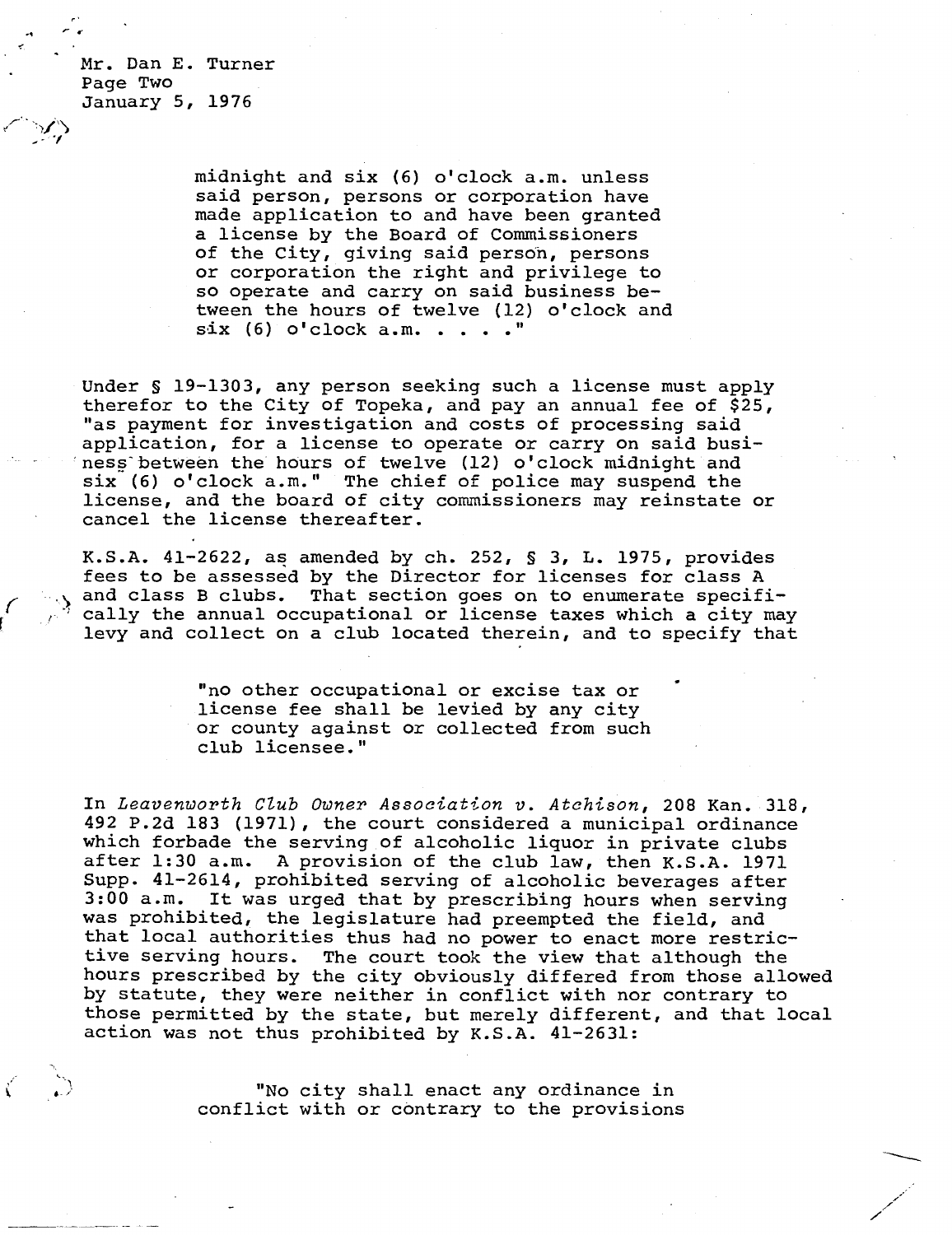Mr. Dan E. Turner Page Three January 5, 1976

> of this act and any ordinance of any city in effect at the time this act takes effect or thereafter enacted which is in conflict with or contrary to the provisions of this act shall be null and void."

In Blue Star Supper Club v. City of Wichita, 208 Kan. 731, 495 P.2d 524 (1972), the court elaborated on the question of preemption:

> "In concluding that the regulation and control of the consumption of alcoholic liquor is not an area exclusively reserved by the state we believe it is significant that when the legislature adopted K.S.A. 1971 Supp. 41- 2631 as a component part of the Private Club Act, and forbade therein the enactment of any ordinance conflicting with the act, it did not include a pre-emptive provision. We cannot<br>view the omission as unintentional. The legisview the omission as unintentional. lature was perfectly aware of the method by which it could have vested exclusive control and regulation of liquor consumption in the state had it so intended, as is evidenced by its inclusion of the pre-emptive provision, contained in K.S.A. 41-208."

Thus, the court declined to view the Private Club Act as preemptive of municipal powers of the sale and consumption of alcoholic liquor as a general matter. However, specific provisions of the act, may by clear and express direction, or by reasonable inference therefrom, preclude municipal action in particular matters. Licensing, as we have stated in earlier opinions, is such a matter. K.S.A. 41-2622 specifically prohibits any city or county from levying and collecting any occupational or excise tax or license fee from a private club other than as in the amounts fixed by that section.

While under Blue Star and Leavenworth, supra, a city may by local action regulate hours of serving, it cannot regulate those hours through the requirement of any additional license for which a fee is charged, for the legislature has specifically fixed the amounts which cities and counties may permissibly levy and charge as any occupational or excise tax or for any license fee levied against or collected from a private club. In Opinion No. 74-230, Attorney General Vern Miller concluded thus: